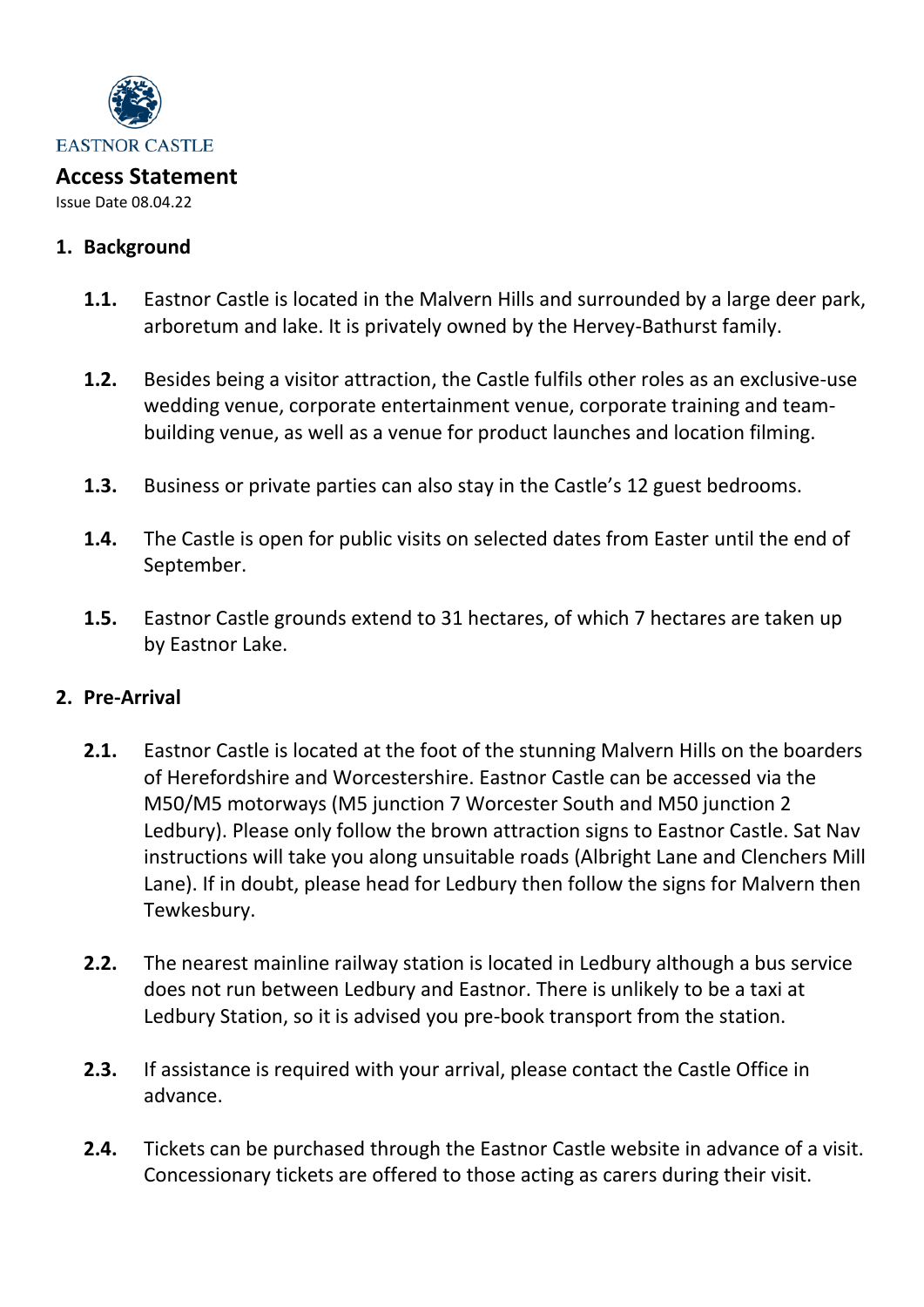

Issue Date 08.04.22

## **3. Arrival and Car Park Facilities**

**3.1.** Blue Badge holders can park in the designated Accessible Parking area in the main visitor car park. This area is signposted from the car park entrance and is next to the main door of the Visitor Entrance. There are 5 Accessible Parking bays.



Accessible Parking Bays

- **3.2.** The visitor car park is laid to gravel throughout.
- **3.3.** The Visitor Entrance is located to the north of the car park. The Visitor Entrance is a single-storey structure with level flooring throughout.



Visitor Entrance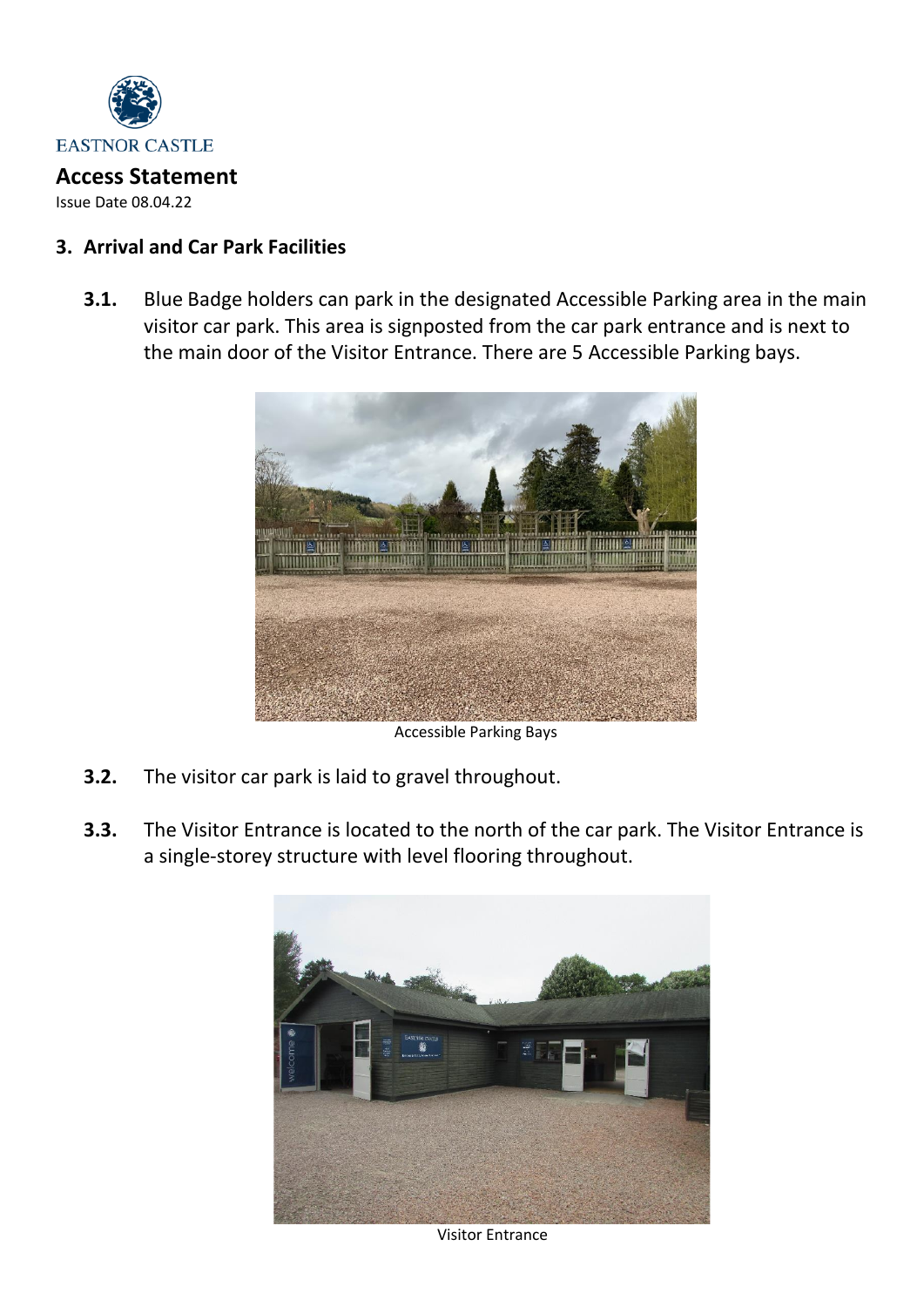

Issue Date 08.04.22

- **3.4.** The counter in the Visitor Entrance is 90cm high.
- **3.5.** All Eastnor Castle staff wear branded, navy-blue uniform tops.



The counter in the Visitor Entrance

# **4. Castle Entrance**

**4.1.** Access to the Castle is via 14 steps up to the main entrance where visitors can access the ground floor rooms. We have an automatic wheelchair stair-climber to carry visitors up these steps. To use this, visitors must be able to transfer into our wheelchair which is connected to the stair-climber. Unfortunately, we do not have hoist facilities.



The entrance steps into the Castle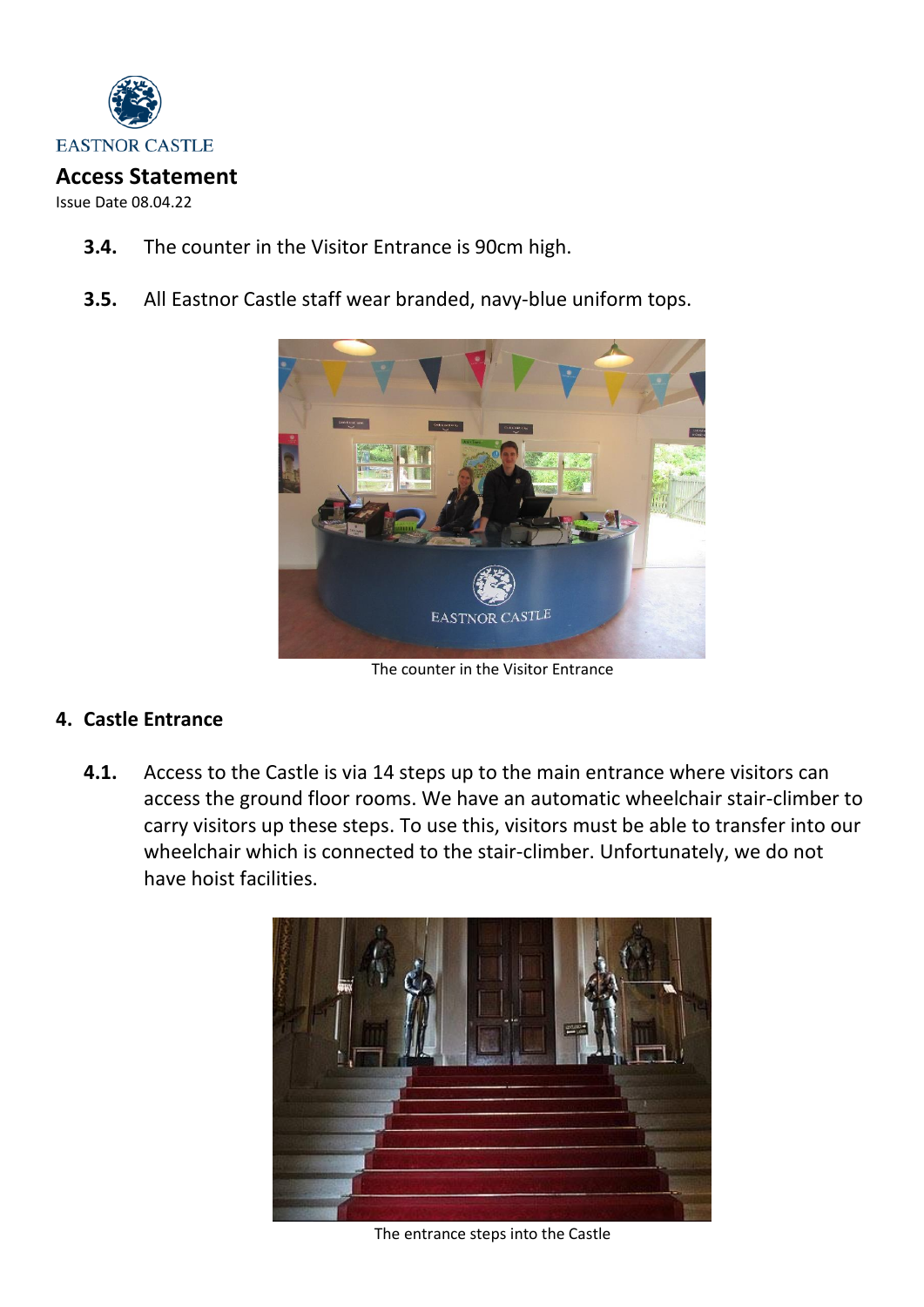

Issue Date 08.04.22

**4.2.** Flooring in the Castle is a mixture of fitted carpets, rugs and natural flooring (smooth stone slabs and floorboards).

#### **5. First Floor Bedrooms**

- **5.1.** Access to the first-floor bedrooms is via a vertical platform lift.
- **5.2.** Please note we are unable to operate our lift on Bank Holidays or busy event days so wheelchair users may not be able to visit our upstairs rooms on these days. This procedure has been adopted following advice from the Herefordshire Fire Safety Officer who assessed the emergency evacuation of the first floor as a significant risk on busy open days.

### **6. Ice Cream Parlour and Castle Tea Room**

- **6.1.** The Ice Cream Parlour and Castle Tea Room are easily accessible by wheelchair.
- **6.2.** The Ice Cream Parlour serves from an outside facing counter.
- **6.3.** The Castle Tea Room is accessed via a set of six stone steps. Disabled access is located via a ramp leading from the adjoining courtyard.
- **6.4.** If you wish to order your refreshments from the Castle Tea Room courtyard, there is a Service Bell for wheelchair users' use.
- **6.5.** The Castle Tea Room has a solid wood floor which is level. The access from the main entry point via the stone steps includes some uneven stone slabs before entering.
- **6.6.** The Castle Tea Room Courtyard is a mixture of stone slabs and cobbles which can be uneven in places.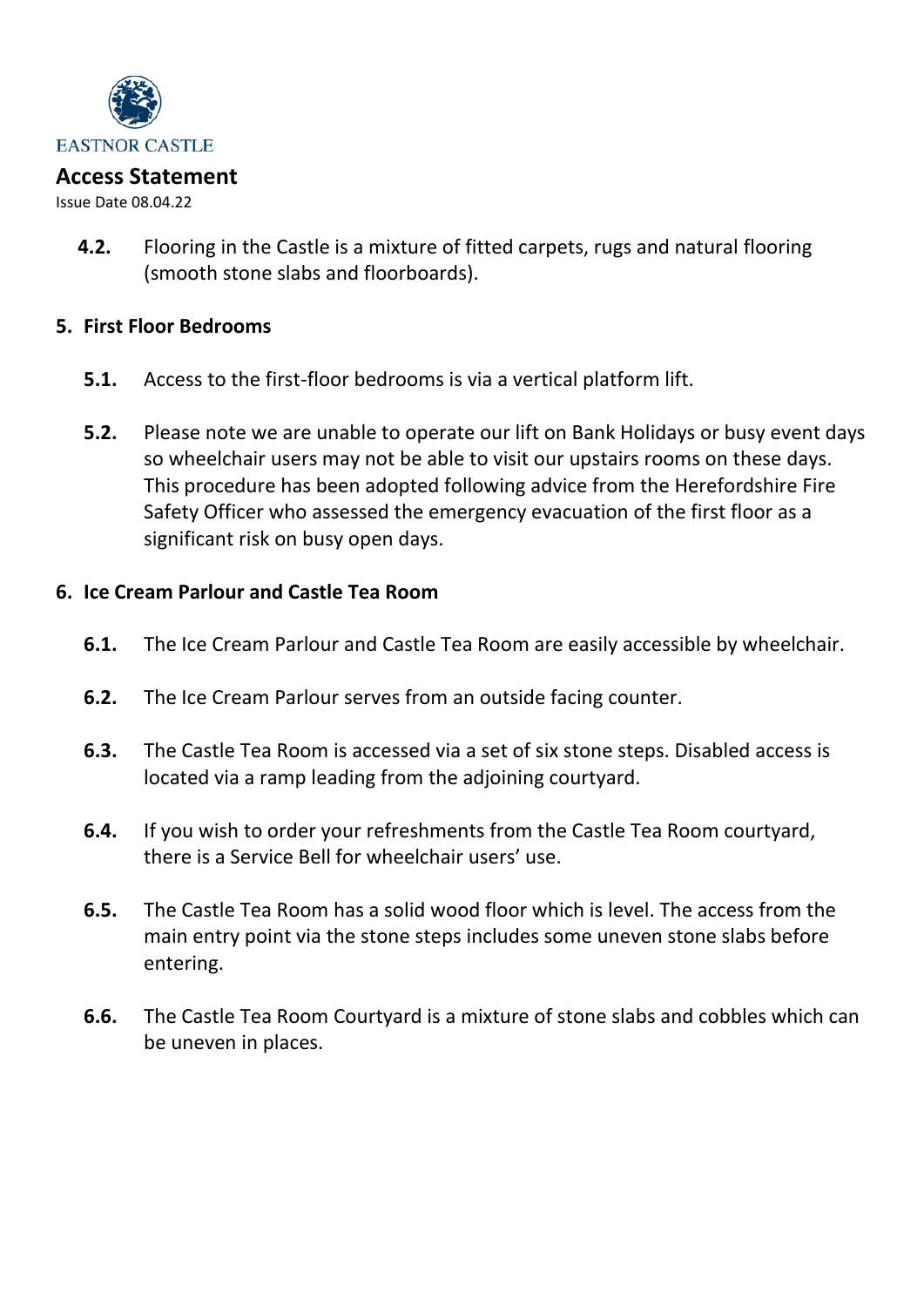

#### **Access Statement** Issue Date 08.04.22

# **7. Toilet Facilities**

- **7.1.** Disabled toilets are located in the following areas:
	- 7.1.1. Adjacent to the Visitor Entrance (accessed via a ramp)
	- 7.1.2. Opposite the Adventure Playground (mobile unit)

# **8. External Areas**

- **8.1.** The Castle grounds are quite hilly, and although access to the terraces overlooking the lake is possible, it is not possible to access the arboretum and lakeside with a wheelchair.
- **8.2.** A map of the castle paths can be found on the Eastnor Castle website and hard copies can be obtained from the Visitor Entrance upon arrival.

# **9. Additional Information**

- **9.1.** Well behaved dogs are welcome in the grounds and in the Castle but must be kept on a lead at all times.
- **9.2.** We are obliged to point out that there are soe physical restrictions within Eastnor Castle and those visitors with mobility issues may not be able to access all parts of the Castle. As a Grade 1 listed building there are very few alterations we are permitted to carry out within the castle.
- **9.3.** There are various paths winding through the stunning grounds which surround the castle. They are a mixture of tarmac, gravel, trackways and mown grass paths.
- **9.4.** Areas of the grounds can be steep in places. These areas are largely accessed via mown grass paths that may become slippery after rainfall.
- **9.5.** The beautiful lakeside walk is a mixture of path surfaces. Generally, the lakeside walk can be completed in 30 minutes from the Lower Terrace.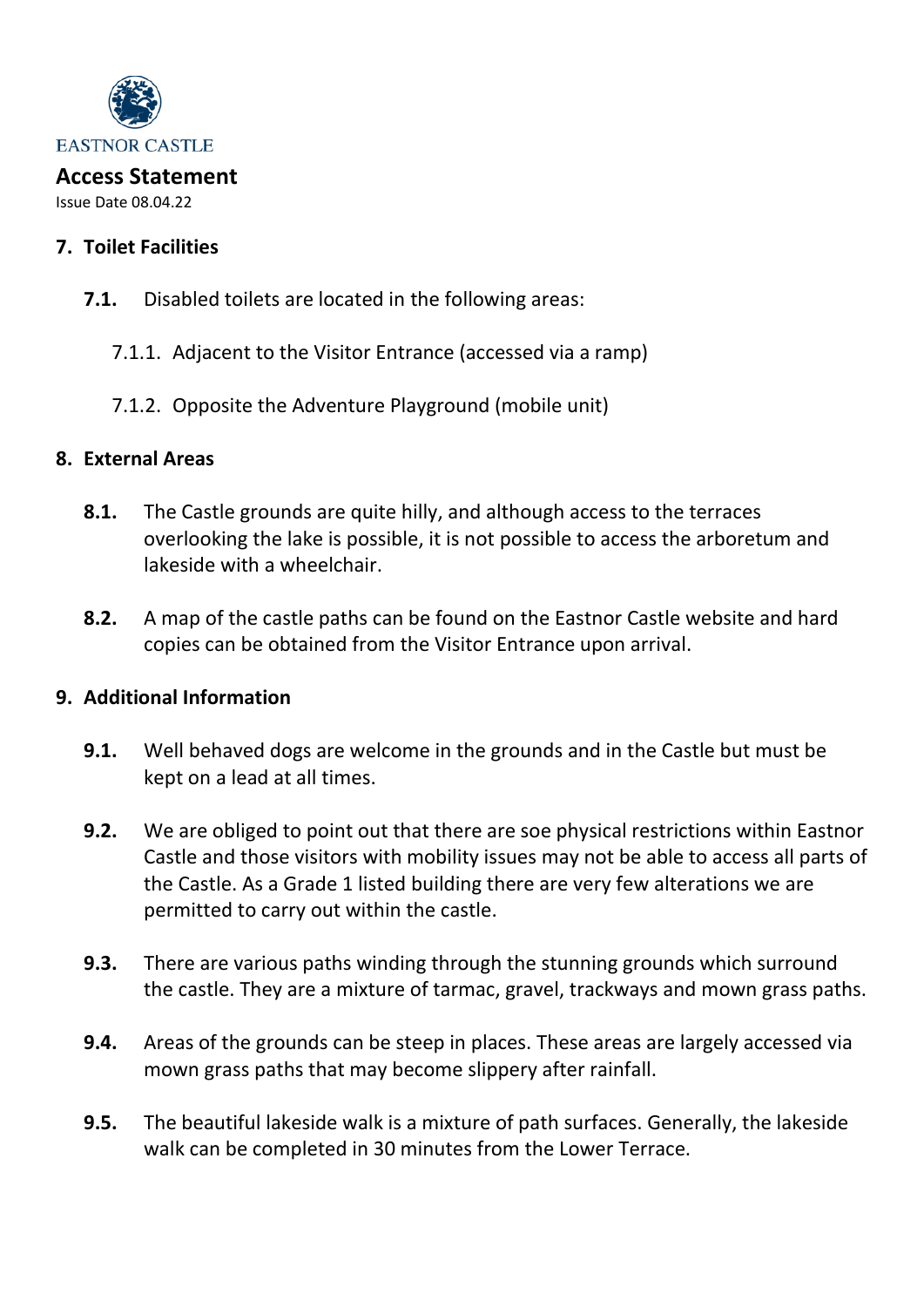

Issue Date 08.04.22

- **9.6.** Access to the terraces can be gained via short tunnels through two towers leading firstly to the North Terrace then through a short tunnel under a second tower leading to the Upper Terrace. Access through the two tunnels and the North Terrace is via gravelled pathways. The path running through the first tunnel from the Castle courtyard has a slight incline.
- **9.7.** There are three excellent play areas located by the Visitor Entrance, Ice Cream Parlour and Weir. All have wood chipping surfaces.
- **9.8.** The Knight's Maze is located north of the Visitor Entrance and offers a fun challenge. There is a risk of becoming disorientated and lost. If this occurs, place one hand on a hedge and simply follow it to the exit. This will take some time depending on your location within the maze. Maze Escape Route leaflets are available form the Visitor Entrance and a download is available from the Eastnor Castle website.
- **9.9.** Signage is located through the grounds to help direct visitors to various areas of the castle and grounds. Grounds signage is navy blue with white text.

#### **10.Contact Information**

The Castle Office is open Monday to Friday between 9.00am and 5.30pm. The full postal address is:

| <b>Eastnor Castle</b><br>Castle Office<br>Ledbury<br>Herefordshire<br>HR8 1RL |                             |
|-------------------------------------------------------------------------------|-----------------------------|
| Tel:                                                                          | 01531 633160                |
| Email:                                                                        | enquiries@eastnorcastle.com |
| Hospitals:                                                                    |                             |
| <b>Hereford County Hospital:</b>                                              | 01432 355444                |
| <b>Worcester County Hospital:</b>                                             | 01905 763333                |
| <b>Ledbury Community Hospital:</b>                                            | 01531 632488                |
| <b>Malvern Community Hospital:</b>                                            | 01684 612600                |